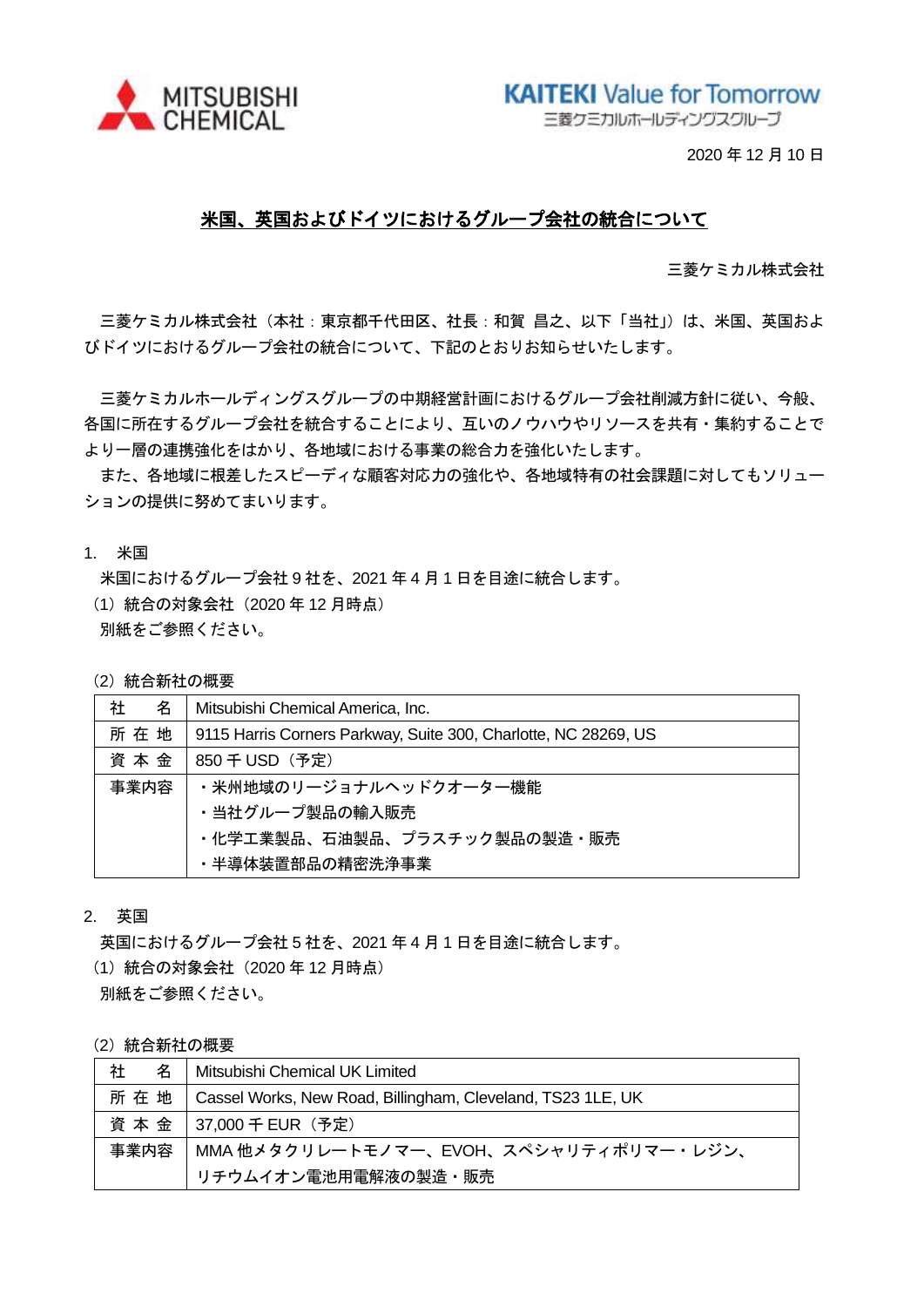

三菱クミカルホールディングスグループ

3. ドイツ

ドイツにおけるグループ会社 5 社を、2021 年 4 月 1 日を目途に統合します。 (1) 統合の対象会社 (2020年12月時点) 別紙をご参照ください。

(2) 統合新社の概要

| 社<br>名 | Mitsubishi Chemical Europe GmbH                     |  |
|--------|-----------------------------------------------------|--|
| 所在地    | Willstaetter Strasse 30, 40549 Duesseldorf, Germany |  |
| 資本金    | 1,284 千 EUR(予定)                                     |  |
| 事業内容   | ・欧州地域のリージョナルヘッドクオーター機能                              |  |
|        | ・当社グループ製品の輸入販売                                      |  |
|        | ・炭素繊維製品、プラスチック製品の製造・販売                              |  |
|        | ・半導体装置部品の精密洗浄事業                                     |  |

以 上

お問合せ先 株式会社三菱ケミカルホールディングス 広報・IR 室 TEL 03-6748-7140